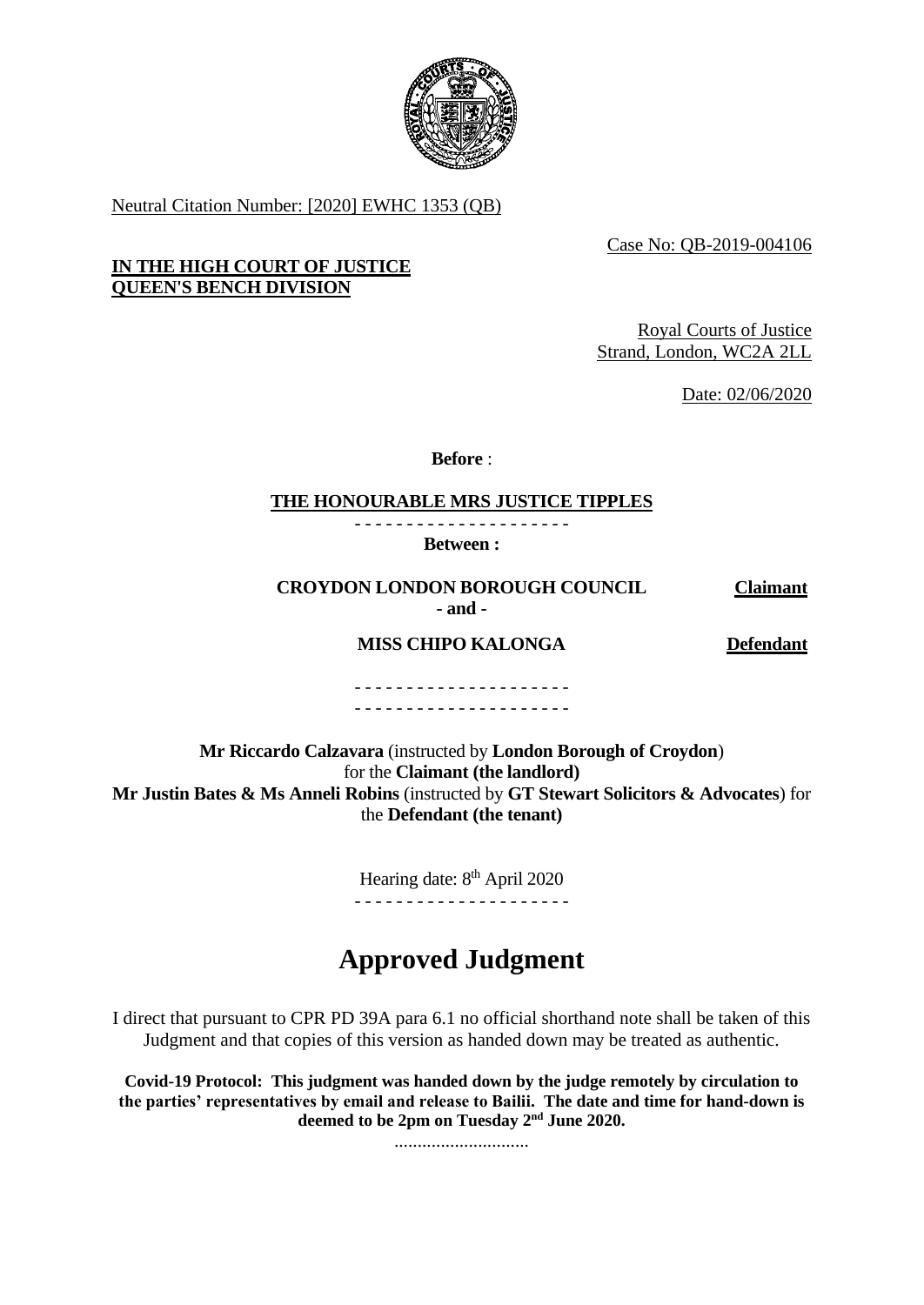# **The Honourable Mrs Justice Tipples DBE:**

## **Introduction**

- 1. Miss Chipo Kalonga is the tenant of 61 The Crescent, Croydon, Surrey, CR0 2HP ("**the property**") pursuant to a flexible tenancy for a fixed term of five years from 25 May 2015 until 24 May 2020 ("**the tenancy agreement**"). The landlord is the claimant, Croydon London Borough Council. In this judgment I shall refer to Miss Kalonga as "**the tenant**" and Croydon London Borough Council as "**the landlord**".
- 2. On 2 August 2017 the landlord served notice seeking termination of the tenancy agreement and recovery of possession ("**the notice**") on the tenant. The notice relied on grounds 1 and 2 of Schedule 2 to the Housing Act 1985 ("**the 1985 Act**"). The notice was in the standard form prescribed by Part II of the Secure Tenancies (Notices) Regulations 1987/755 and, in accordance with the standard form, section 2 on the first page of the notice provided that:

"This notice applies to you if you are a secure tenant under the Housing Act 1985 and if your tenancy is for a fixed term, containing a provision which allows your landlord to bring it to an end before the fixed term expires. This may be because you have got into arrears with your rent or have broken some other condition of the tenancy. This is known as a provision for re-entry or forfeiture. This Act does not remove the need for your landlord to bring an action under such provision, nor does it affect your right to seek relief against re-entry or forfeiture. In other words to ask the Court not to bring the tenancy to an end…"

3. The landlord's covering letter, provided with the notice, informed the tenant that:

"The attached notice is served without prejudice to [the landlord's] argument that it does not need to terminate your tenancy by exercising a proviso for re-entry or forfeiture. We appreciate that the first bullet point of section 2 suggests otherwise, but [the landlord] is of the opinion that those words in the notice, which was drafted in 1987, are now obsolete in light of the flexible tenancy scheme under the Localism Act 2011 that applies to your tenancy."

- 4. On 29 August 2017 the landlord issued a claim form in the Central London County Court seeking possession of the property against the tenant. The claim for possession was made on grounds 1 and 2 of Schedule 2, namely rent arrears of £703.04 and alleged anti-social behaviour. A number of procedural matters arose in this claim before the tenant's defence and counterclaim was eventually served on 11 December 2018. The landlord's reply and defence to counterclaim was served on 3 January 2019.
- 5. The particulars of claim alleged that the appropriate "Notice Seeking Termination" of the tenancy had been served by the landlord on 2 August 2017 (ie the notice). This allegation was denied by the tenant in these terms:

"The conditions of the tenancy do not include a forfeiture proviso. Further and/or alternatively the [landlord] has failed to serve a valid s.146 Law of Property Act 1925 notice. Further and/or alternatively, the [landlord] has waived their right to forfeit and/or their right to rely upon all allegations and/or some allegations by inter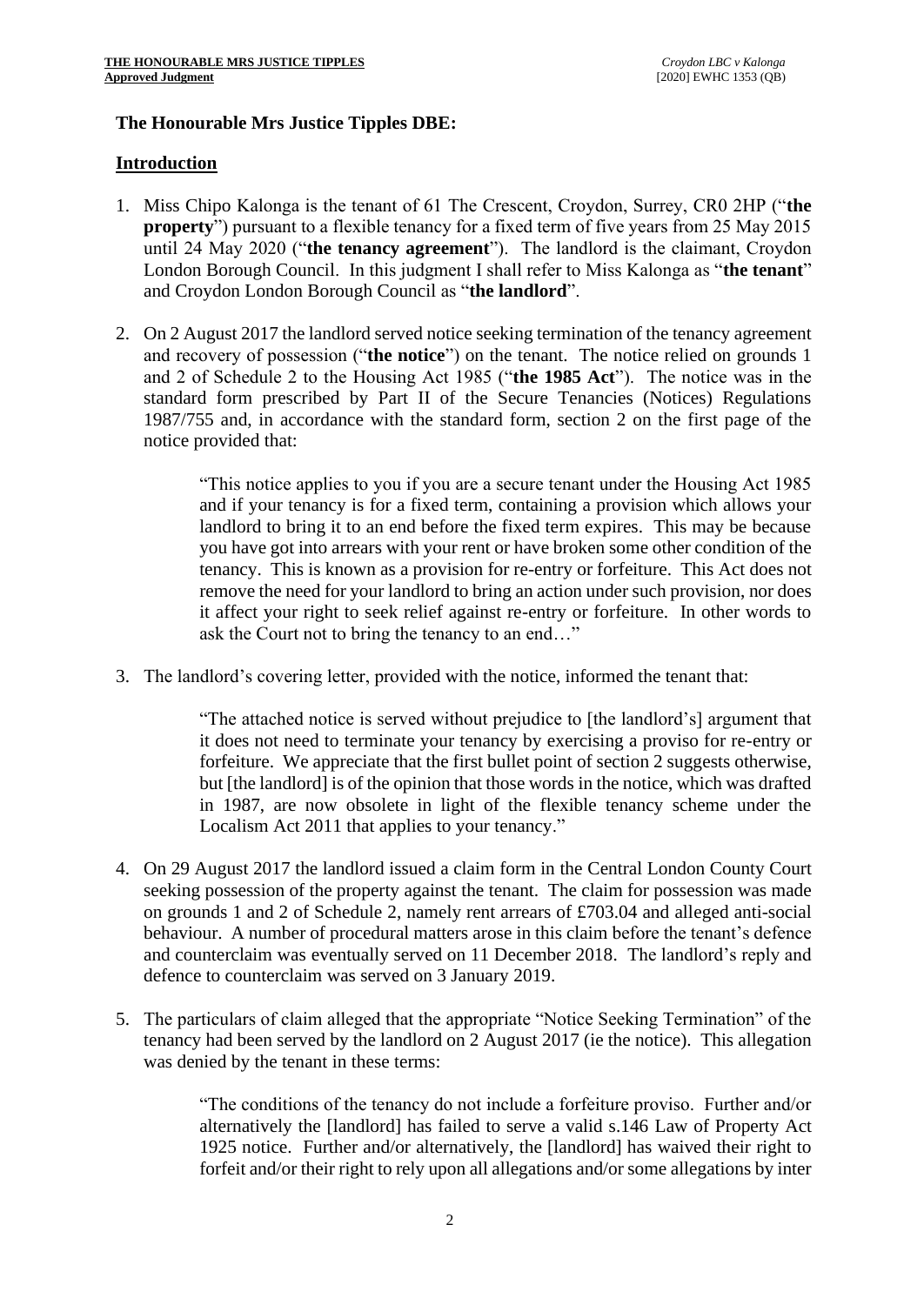alia accepting rent and/or demanding rent … Further and/or alternatively, the claim for possession is defective as a claim for possession of a secure flexible tenancy during the fixed term."

- 6. The landlord's reply made it clear that it did not rely on forfeiture in order to determine the tenancy agreement. Further, no notice has been served under section 146 of the Law of Property Act 1925 in respect of the tenant's alleged anti-social behaviour.
- 7. In February 2019 the tenant applied to transfer the claim to the High Court. In May 2019 that application was refused by His Honour Judge Bailey. Instead, HHJ Bailey directed a separate trial of the following issue, namely: "the correct manner in which to determine a secure flexible tenancy during the fixed term (including whether, and if so how, any principles relating to forfeiture apply)". HHJ Bailey transferred the trial of the issue to the High Court for determination and stayed the remainder of the claim and the counterclaim, pending the determination of the separate trial.
- 8. On 4 February 2020 the parties filed an agreed statement of facts and issues. They identified the question for determination as: "How does a landlord under a secure flexible tenancy obtain possession during the fixed term?".
- 9. In answer to this question, the landlord maintains that, in the event of default by the tenant, a flexible tenancy can be determined by a landlord before the end of the fixed term by any of the three ways identified under section 82(1A) of the 1985 Act and, in order to do so, the flexible tenancy does not need to contain a forfeiture clause.
- 10. The tenant, on the other hand, maintains that, in the event of default by the tenant, a flexible tenancy can only be determined by the landlord before the end of the fixed term by forfeiture. However, the landlord can only do so if the flexible tenancy contains a proviso for re-entry in the event of breach of covenant. The tenant argues that as there is no such provision in the tenancy agreement then, whether or not she is in default, the landlord is unable to determine the tenancy agreement and obtain an order for possession before the end of the fixed term. The tenant's case is that the claim must be dismissed.
- 11. Given the facts of this case, the focus of the argument was on the determination of a flexible tenancy prior to the expiry of the fixed term by forfeiture. It seems to me that a contractual break clause may also provide a landlord with the right to determine a flexible tenancy prior to the expiry of the fixed term. However, such a provision is only relevant for flexible tenancies with a fixed term of more than two years, as the minimum term of a flexible tenancy is not less than two years: section 107A(2)(a) of the 1985 Act. The parties did not address contractual break clauses in their submissions and I do not address them further in this judgment.
- 12. The conclusion I have reached is that, in the event of default by the tenant, the landlord cannot determine the flexible tenancy prior to the expiry of the fixed term, unless the flexible tenancy contains a forfeiture clause which enables the landlord to determine the tenancy at an earlier date. In this case the landlord does not rely on forfeiture to determine the tenancy agreement prior to the expiry of the fixed term, and there is no forfeiture clause in the tenancy agreement. This means that, even if the tenant is in default as alleged, the landlord cannot bring the tenancy agreement to an end before the expiry of the fixed term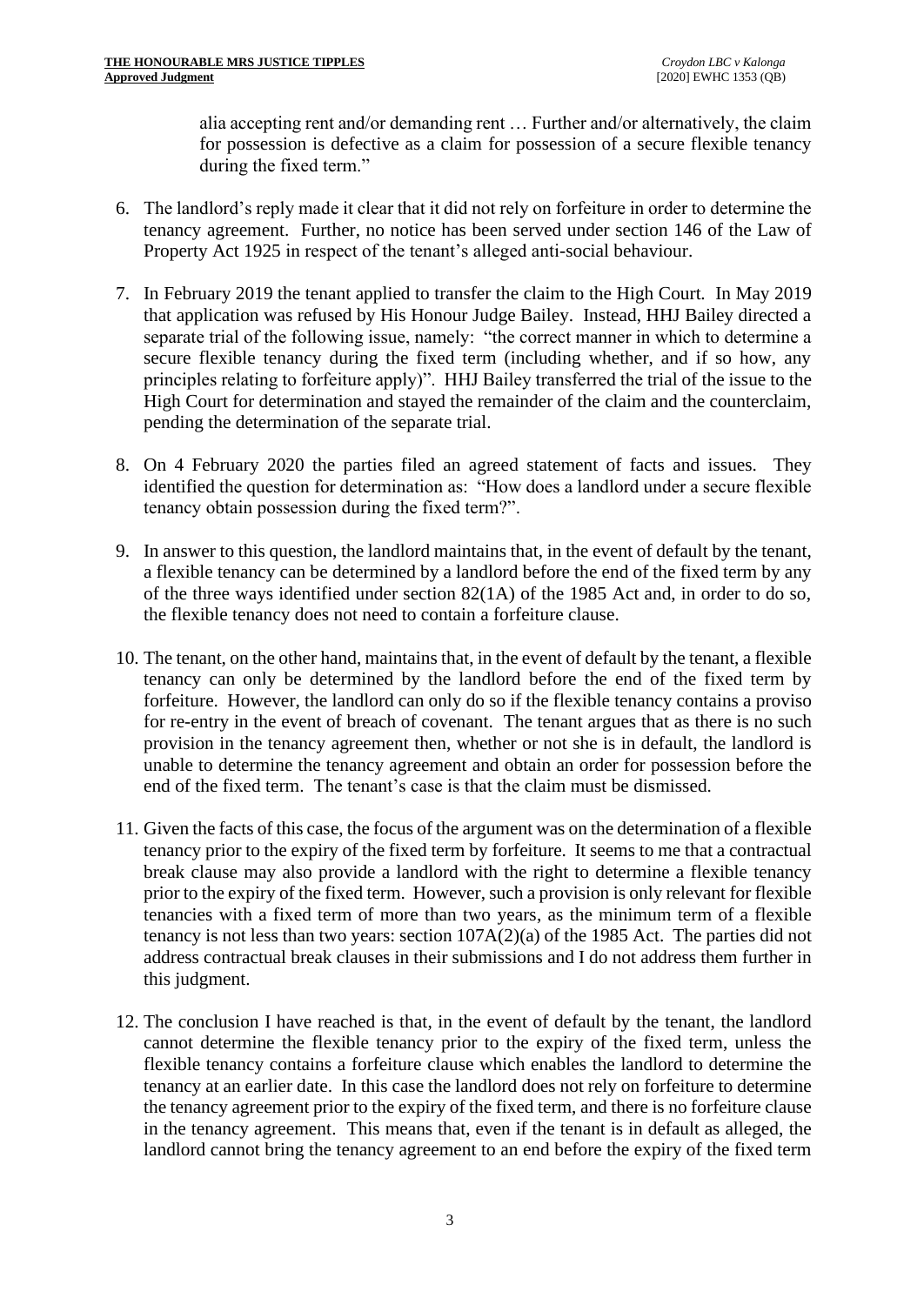by any of the ways identified in section 82(1A) of the 1985 Act. The claim must therefore be dismissed.

13. The reference to statutory provisions in this judgment are to the 1985 Act, unless otherwise stated. However, before turning to the legislation I will set out the terms of the tenancy agreement.

# **The tenancy agreement**

# *Terms and conditions*

- 14. The tenancy agreement is contained in a one-page document dated 25 July 2015, signed by both parties and entitled "Croydon Council Five Years Flexible Tenancy Agreement". The terms and conditions in the landlord's "Conditions of Tenancy booklet [2013] Edition" ("**the landlord's booklet**"), a 32-page document, are incorporated into this agreement.
- 15. The notice at the top of the signed agreement says this:

"By signing this agreement you are confirming that you agree to the terms and conditions of the Flexible Tenancy Agreement, which are set out in the Conditions of Tenancy booklet [2013 Edition]. You should read the booklet carefully to understand your rights and obligations as a Flexible tenant. All terms and conditions are explained in the Conditions of Tenancy. If you have any queries, please contact your Tenancy Officer".

- 16. In the agreed statement of facts and issues the parties have drawn attention to the following provisions in the landlord's booklet:
	- a. The introduction on page 2 says, amongst other things, "this agreement contains the terms and obligations of the tenancy agreement and you should read them carefully"; "by signing the tenancy agreement, you became a tenant for a fixed term as set out in the tenancy offer letter"; "to comply with the requirements of the Localism Act 2011 we are required to give you at least six months' notice in writing of our decision to terminate your tenancy (with the reason for that decision) and give you information about how to obtain help and advice".
	- b. The landlord's reasons for seeking possession are set out on pages 3 and 4. Page 4 then says this: "We may also take eviction action at any time if one or more of the grounds for possession set out in Schedule 2 of these conditions apply."
	- c. There are a number of definitions set out on pages 7 and 8. "Possession order" is defined as "an order made by the court giving the council the right to take your home away."
	- d. There are then 47 clauses set out under the heading "Tenancy Matters", together with Schedules 1 and 2, which include the following: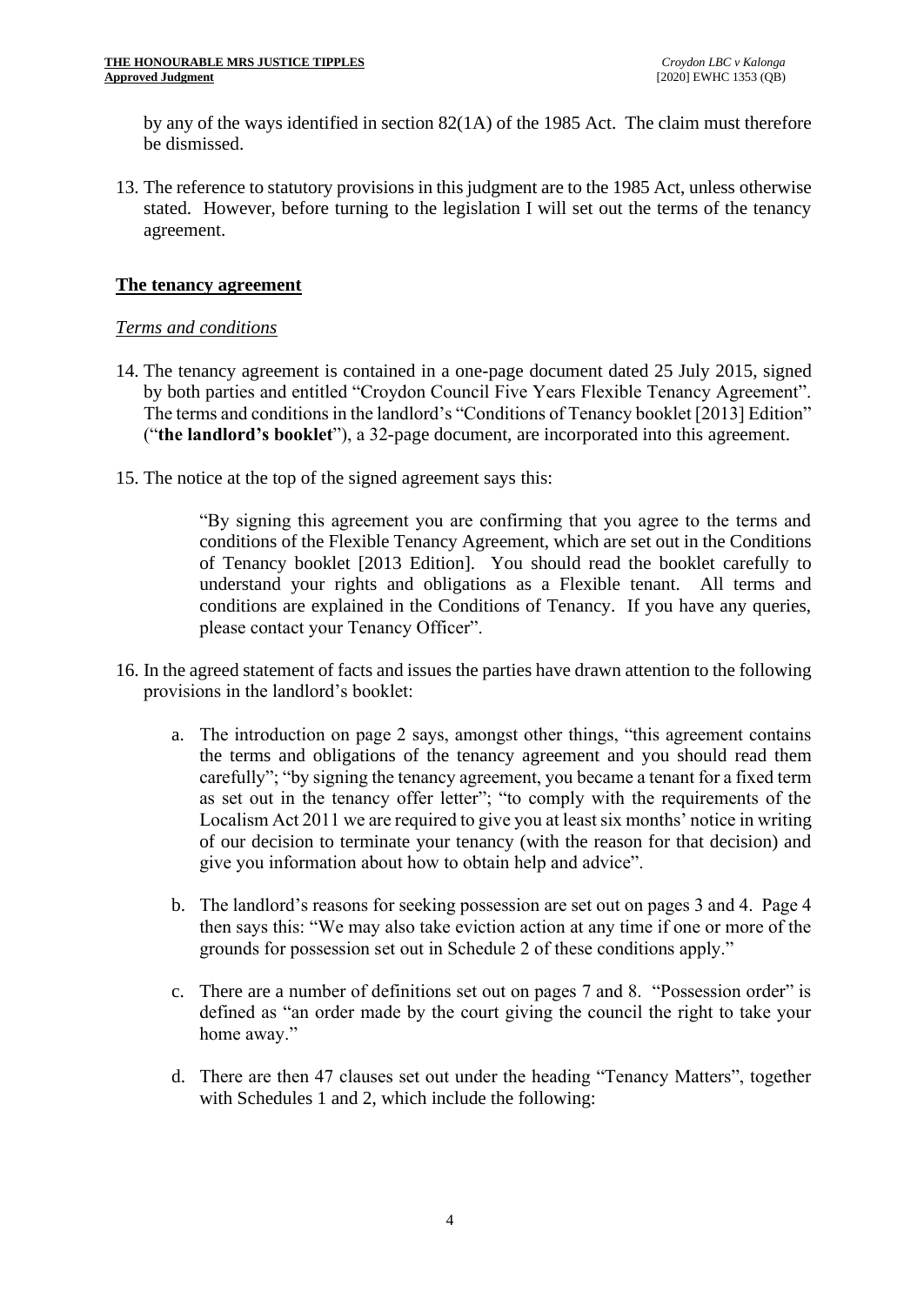# i. **"Clause 1: Rent payment**

You will pay the weekly rent, including service charges, water rates/charges and support charges as deemed necessary made by the Council relating to the tenancy (together called gross rent), and any subsequent alterations to these sums subject to Clause 2."

#### ii. "**Clause 3: Ending the tenancy**.

#### … **Action by us**:

We may end a secure tenancy by first serving a notice of seeking possession and applying to the court for a possession order. Where the tenancy is no longer secure we will serve a notice to quit giving you four weeks' notice which must end on a Monday. The minimum period of notice of seeking possession varies depending upon the ground(s) on which we are seeking possession. If you, or someone else, remains in occupation after the notice period has expired, we will seek a court order for possession, or use any other lawful means available to repossess the property…. We may end the agreement for any of the reasons set out in the information about your tenancy agreement."

### iii. "**Clause 7: Your responsibilities**

Where you or any member of your household or any visitor fails to comply with any part of this Tenancy Agreement, you will be in breach of the agreement."

#### iv. "**Clause 10: Grounds upon which we may seek possession**

We may seek possession if, following a review of your tenancy, you no longer qualify for housing under the council's allocation scheme, or you break any of the clauses in this agreement, or if any of the grounds in Schedule 2 of the Housing Act 1985 as amended by the Housing Act 1996, or for any other ground that is made law and applies in the future, are breached. A summary of the grounds is set out in Schedule 2 at the end of this booklet. The numbers follow the numbering used by the Housing Act 1985…. Failure to comply with the clauses in this agreement may also affect our assessment of your suitability as a tenant at the time of reviewing your tenancy and may result in a delay or suspension of any transfer application until you put right the breach."

#### v. "**Clause 25: Anti-social behaviour**

We do not tolerate anti-social behaviour and we will investigate all complaints of anti-social behaviour and take all complaints seriously. We will take such action as we deem appropriate in each case, including using such legal action as is detailed in this clause… You are responsible for your own behaviour and the behaviour or those living or lodging with you (including children), and your visitors, in and around the property, communal or public area within the locality of your home… We will ask the court to make an order for possession…"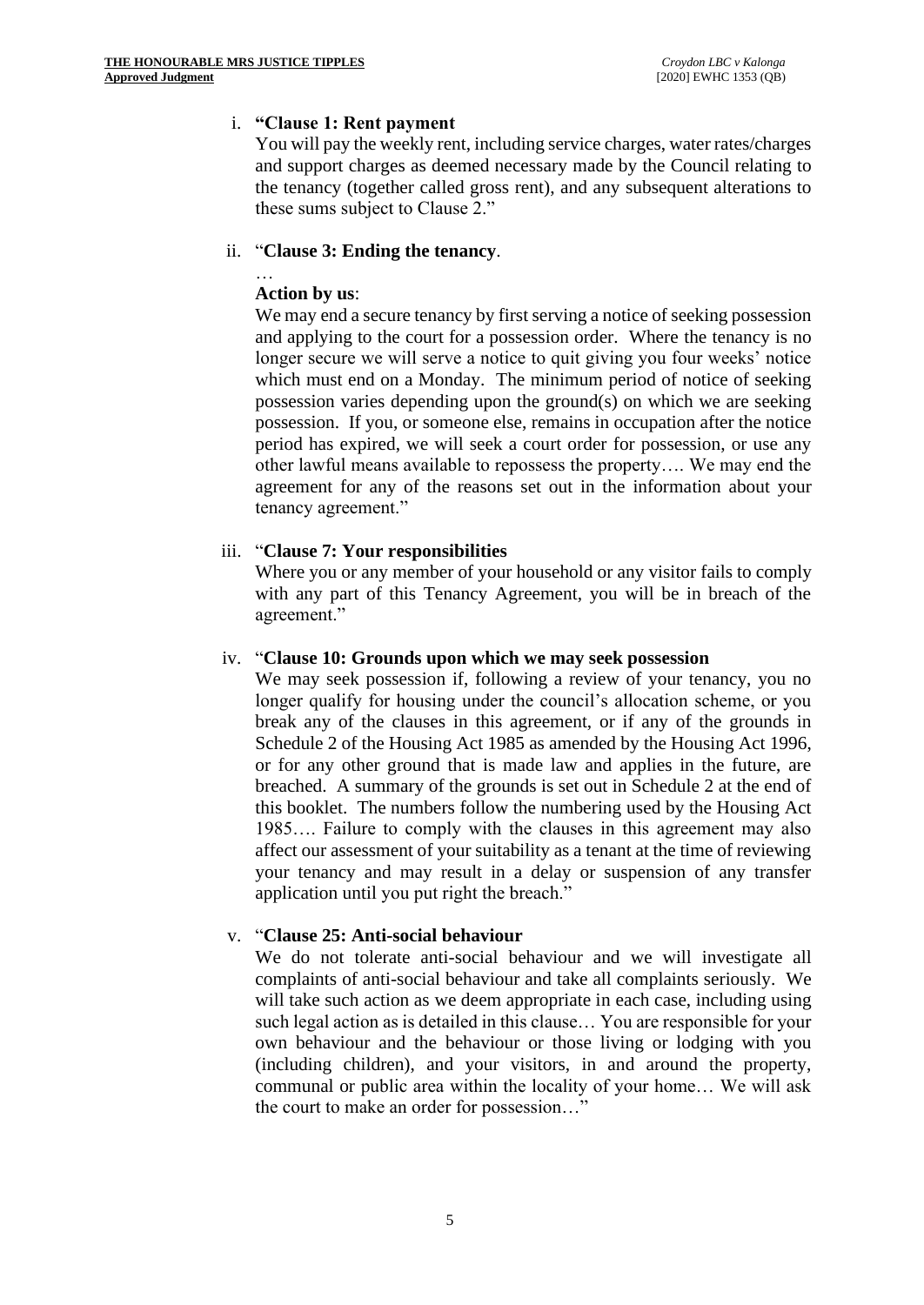# vi. "**Schedule 2 Grounds for possession**

1. If you are behind with your rent or have broken your tenancy conditions in some way.

2.a(i) Nuisance or annoyance to people living, visiting or going about their lawful business near your home…"

17. There is a dispute between the parties as to whether on its true construction the landlord's booklet contains any proviso for re-entry in the event of breach of covenant. The landlord says it does, the tenant says it does not.

# *Forfeiture clause*

- 18. The landlord's entitlement to re-take the premises, and prematurely put an end to the lease, must arise under the terms of the lease; its most common manifestation is where a right is expressly reserved to the landlord following a breach of covenant or condition by the tenant (see *Megarry & Wade: The Law of Real Property* (9<sup>th</sup> Edition; 2019) at para 17-006; *Woodfall: Landlord & Tenant* at para 17.057).
- 19. Mr Calzavara, for the landlord, submitted that the tenancy agreement does contain a forfeiture clause. He pointed, in particular, to:
	- a. Page 1 of the landlord's booklet: "We will not hesitate to take action against tenants who deliberately fail to observe the conditions of tenancy. Such action will, where appropriate, include seeking possession of the home… This could result in you and your family being evicted from your home".
	- b. Page 4 of the landlord's booklet which says: "We may also take eviction action at any time if one or more of the grounds for possession set out in Schedule 2 of these conditions apply" (page 4; *underlining* added).
	- c. Clause 3 (Ending the tenancy) which says: "We may end a secure tenancy by first serving a notice seeking possession and applying to the court for a possession order" and "We may end the agreement for any of the reasons set out in the information about your tenancy agreement".
	- d. Clause 10 (Grounds upon which we may seek possession) which says: "We may seek possession if … you break any of the clauses in this agreement, or if any of the grounds in Schedule 2 of the [1985 Act] … are breached".
- 20. Mr Calzavara also relied on the well-known passage in *Clays Lane Housing Co-operative Ltd v Patrick* (1985) 17 HLR 188, 193 when Fox LJ said:

"We accept, for present purposes, the submission on behalf of the co-operative that a right to determine a lease by a landlord is a right of forfeiture if (a) when exercised, it operates to bring the lease to an end earlier than it would "naturally" terminate; and (b) it is exercisable in the event of some default by the tenant. The reference to "natural" termination in this definition means in the case of a lease for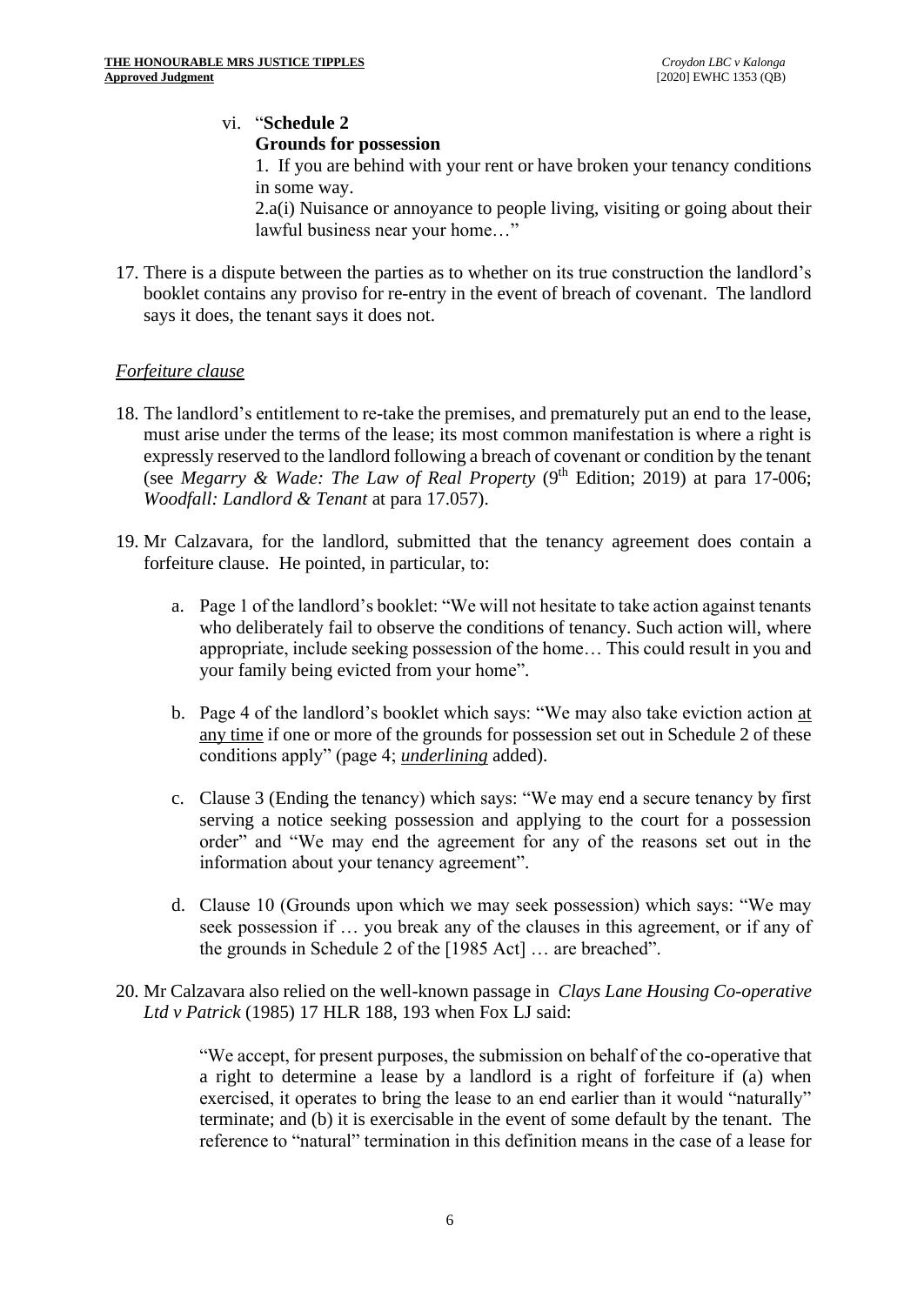a fixed term, the contractual expiry date and, in the case of a periodic tenancy, the date on which the tenanc[y] could be terminated by notice to quit."

- 21. Mr Bates, for the tenant, submitted that there is no proviso for re-entry in the tenancy agreement. There are terms which explain that the landlord may seek possession under the grounds set out in Schedule 2 of the 1985 Act. However, these terms do not give the landlord a right to re-enter the property nor do they amount to a right to forfeit the tenancy agreement and, in so far as there is any ambiguity, any such ambiguity should be construed against the landlord: see *Woodfall: Landlord & Tenant* at para 17.066.
- 22. I agree with Mr Bates. It is "fundamental" that a "forfeiture provision should bring the lease to an end earlier than the "natural" termination date" (*Clays Lane Housing Cooperative Ltd v Patrick* at 194, per Fox LJ). The "natural" termination date of the tenancy agreement in this case is 24 May 2020. The provisions relied on by the landlord do not meet this fundamental requirement:
	- a. Page 1 of the landlord's booklet: This statement informs the tenant that the landlord will take action if she fails to observe the conditions of the tenancy and that could include seeking possession of the property. However, page 1 does not set out that, upon default by the tenant, the landlord can determine the tenancy agreement before the end of the fixed term whether by re-entry or forfeiture (and thereby reduce the length of the five-year fixed term, which the tenant would otherwise enjoy, if there had been no default).
	- b. Page 4 of the landlord's booklet: This statement informs the tenant of the basis on which the landlord may take eviction action at any time. It does not contain a right for the landlord, in the event of default of the tenant, to determine the tenancy agreement before the end of the fixed term.
	- c. Clauses 3 and 10: Likewise the service of a notice seeking possession or the application to the court for a possession order is not the same thing as the exercise by a landlord of its right to determine the tenancy agreement before the end of the fixed term in the event of default by the tenant.
- 23. I am therefore satisfied that the terms and conditions in the landlord's booklet do not contain any right for the landlord to forfeit the tenancy agreement in the event of breach by the tenant.

# **Flexible tenancies**

# *The legislation: section 107A-D of the 1985 Act*

24. Flexible tenancies were introduced by Part 7 of the Localism Act 2011, which amended Part IV of the 1985 Act to add sections 107A to 107E. These provisions took effect on 15 January 2012. Many thousands of flexible tenancies have been granted by local authorities since that date. The evidence before me suggests that over 30,000 flexible tenancies were granted in England between 2014 and 2018 and the landlord in this case, Croydon London Borough Council, has granted over 2,400 flexible tenancies.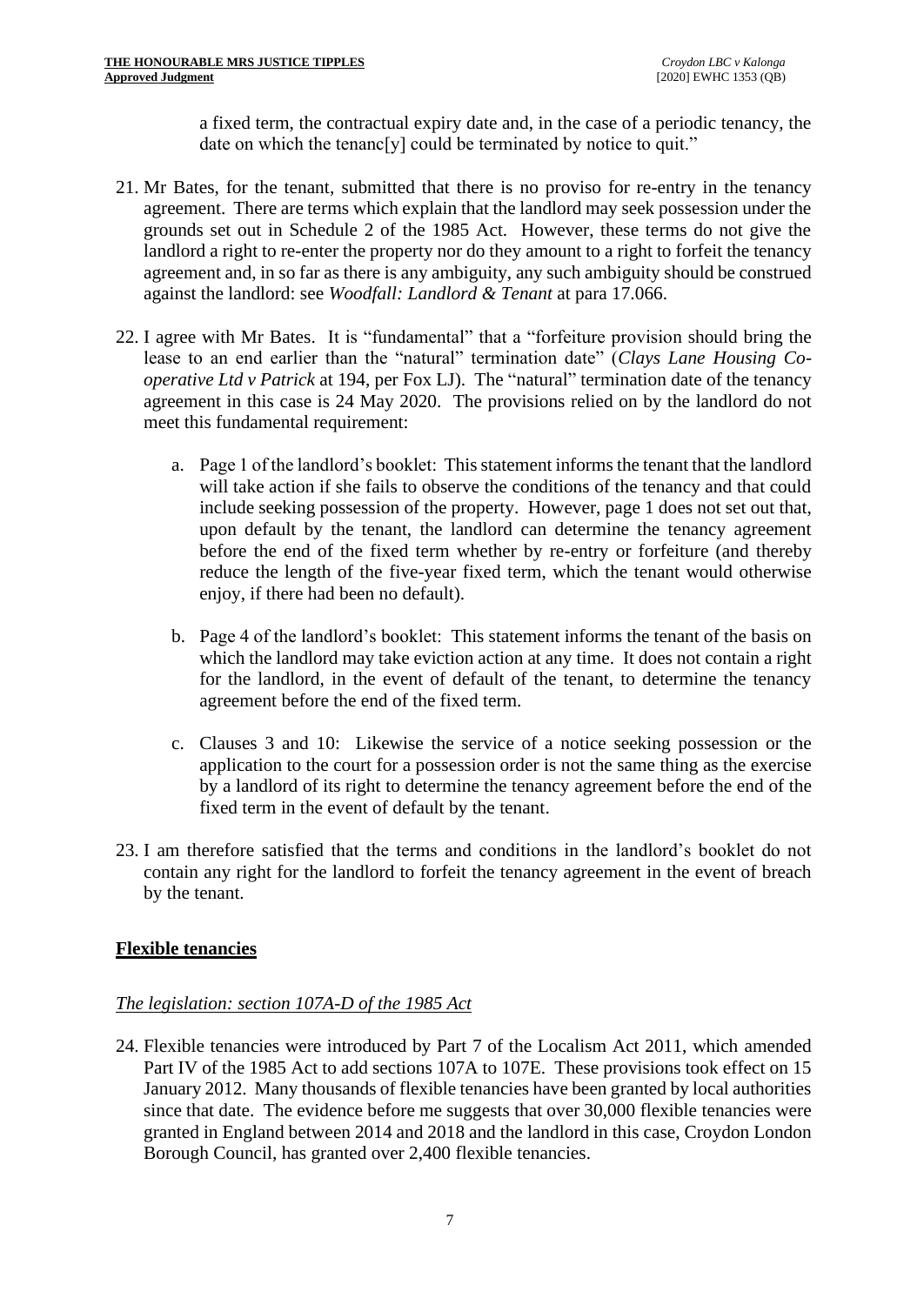- 25. A tenancy will be secure if a dwelling house is let as a separate dwelling by a local authority to an individual who occupies it as his only or principal home: sections 79 to 81 (subject to the exceptions to this are set out in Schedule 1).
- 26. A flexible tenancy is a secure tenancy granted by a landlord in England who has notified the tenant in writing prior to entering into the tenancy that it would be flexible and for a fixed term of not less than two years: section 107A(1), (2).
- 27. Section 107A(5) and provides:

"(5) The other express terms of the flexible tenancy are those set out in the notice, so far as those terms are compatible with the statutory provisions relating to flexible tenancies; and in this subsection "statutory provision" means any provision made by or under an Act."

- 28. The terms of a flexible tenancy, like any fixed term tenancy, can include a proviso for reentry in the event of breach of covenant: see *Livewest Homes Limited v Bamber* [2019] 1 WLR 6389, CA ("*Bamber*") at [40] per Patten LJ. However, it appears that many flexible tenancies do not contain a proviso for re-entry or a forfeiture clause in the event of breach of covenant.
- 29. A flexible tenant may, subject to conditions, determine the tenancy by giving four weeks' written notice or, if the landlord agrees, without such notice (section 107C).
- 30. The landlord is entitled to recover possession "on or after the coming to an end of a flexible tenancy", subject to the fulfilment of certain prescribed conditions set out at section  $107D(2)-(5)$ .
- 31. Further, section 107D provides:

"(8) This section has effect notwithstanding that, on the coming to an end of the flexible tenancy, a periodic tenancy arises by virtue of section 86.

(9) Where a court makes an order for possession of a dwelling-house by virtue of this section, any periodic tenancy arising by virtue of section 86 on the coming to an end of the flexible tenancy comes to an end (without further notice and regardless of the period) in accordance with section 82(2).

(10) This section is without prejudice to any right of the landlord under a flexible tenancy to recover possession of the dwelling-house let on the tenancy in accordance with this Part."

- 32. I should also mention that prospective amendments to the legislation relating to flexible tenancies were introduced by section 119 and Schedule 7 (paragraphs 2 to 17) of the Housing and Planning Act 2016. The proposed amendments include:
	- a. a new section 82(A1) which will allow a landlord to bring a flexible tenancy to an end by " $(a)$  obtaining –  $(i)$  an order of the court for the possession of the dwelling house, and (ii) the execution of the order"; and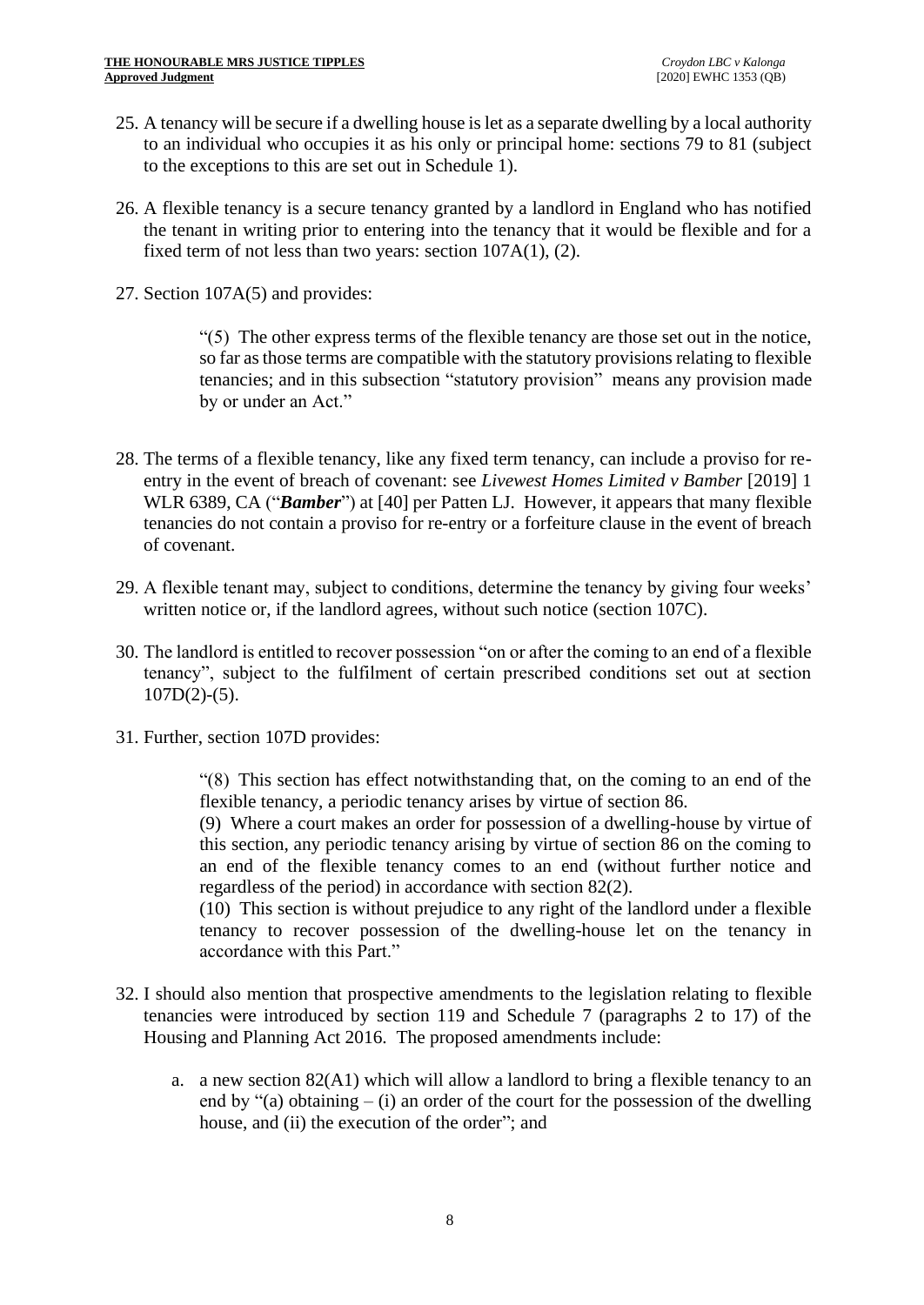- b. a new section 82(A2) providing that "A secure tenancy can be brought to an end by the landlord as mentioned in subsection  $(A1)(a)$  whether or not the tenancy contains terms for it to be brought to an end".
- 33. Those amendments have not yet come into force, and there is no statutory instrument by which a commencement date has been set. Mr Calzavara maintains that, should the amendments ever come into force, the issue in this case will be rendered academic in relation to any flexible tenancies to which the new legislation will apply as, in the event of tenant default, the landlord will no longer need a right to forfeit the lease in order to obtain possession under section 82 before the expiry of the fixed term. The proposed amendments to the 1985 Act are, however, irrelevant to the determination of the issue in this case.

### **Determination of a flexible tenancy and proceedings for possession**

34. In *Islington London Borough Council v Uckac* [2006] 1 WLR 1303, CA Dyson LJ said at [27]:

> "The structure of sections 82 and 84 of the 1985 Act is clear. Section 82 provides what the landlord can do in order to obtain possession of a dwelling house which is let under a secure tenancy. He can only bring such a tenancy to an end by obtaining an order for possession. This means he cannot bring it to an end in any other way, for example, by obtaining an order for rescission."

35. Section 82 provides as follows:

**"Security of tenure.**

(1) A secure tenancy which is either—

- (a) a weekly or other periodic tenancy, or
- (b) a tenancy for a term certain but subject to termination by the landlord,

cannot be brought to an end by the landlord except as mentioned in subsection (1A).

(1A) The tenancy may be brought to an end by the landlord–

(a) obtaining–

(i) an order of the court for the possession of the dwelling-house, and

- (ii) the execution of the order,
- (b) obtaining an order under subsection (3), or
- (c) obtaining a demotion order under section 82A.

(2) In the case mentioned in subsection  $(1A)(a)$ , the tenancy ends when the order is executed.

(3) Where a secure tenancy is a tenancy for a term certain but with a provision for re-entry or forfeiture, the court shall not order possession of the dwelling-house in pursuance of that provision, but in a case where the court would have made such an order it shall instead make an order terminating the tenancy on a date specified in the order and section 86 (periodic tenancy arising on termination of fixed term) shall apply.

(4) Section 146 of the Law of Property Act 1925 (restriction on and relief against forfeiture), except subsection (4) (vesting in under-lessee), and any other enactment or rule of law relating to forfeiture, shall apply in relation to proceedings for an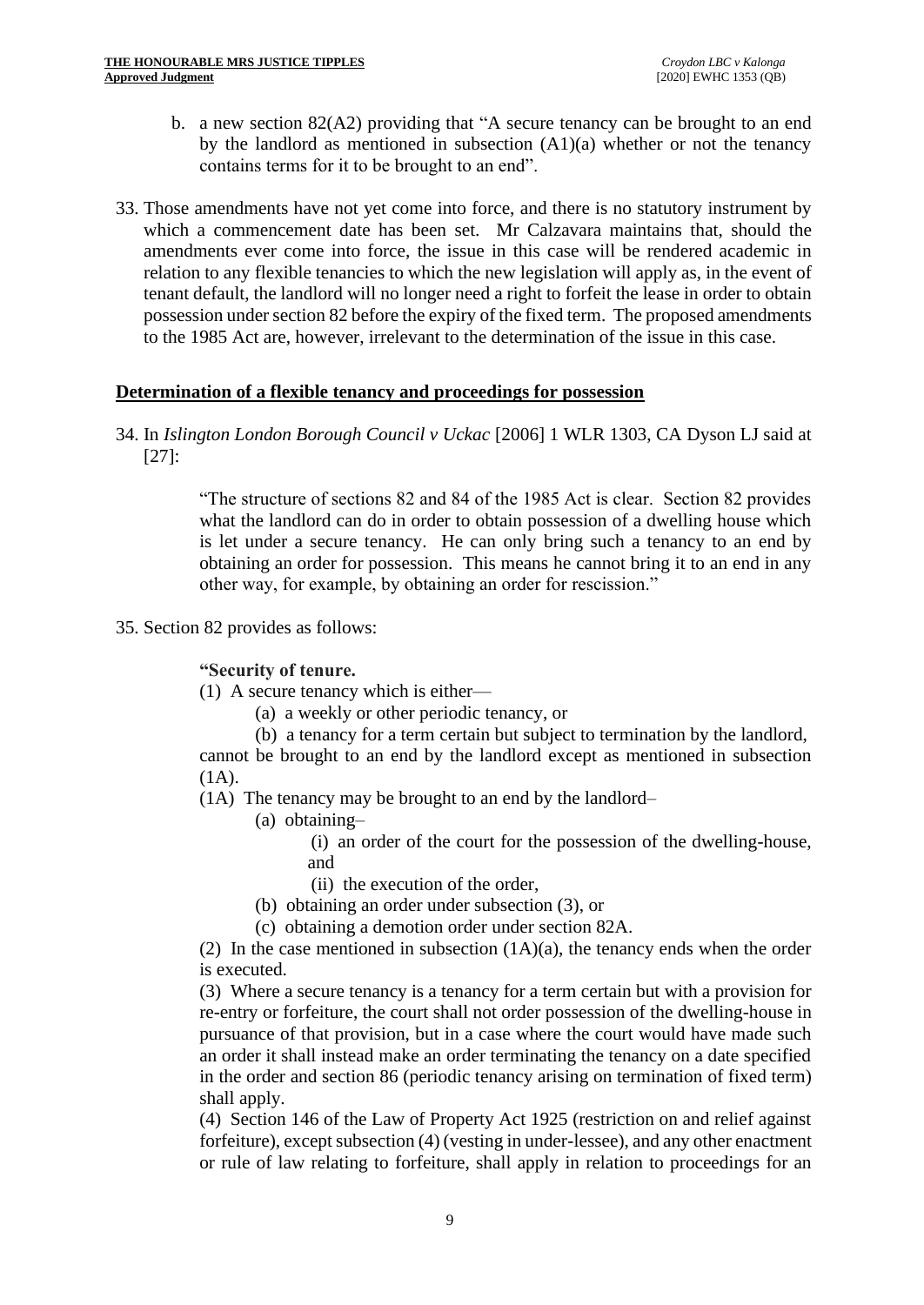order under subsection (3) of this section as if they were proceedings to enforce a right of re-entry or forfeiture."

- 36. The issue in this case is whether the tenancy agreement is "a tenancy for a term certain but subject to termination by the landlord" and falls within section  $82(1)(b)$  so that it can be determined in accordance with section 82(1A). The landlord maintains that it is because "termination by the landlord" means termination of the tenancy "by any lawful means available" and it therefore does not matter that the tenancy agreement does not contain a forfeiture clause. The tenant maintains it is not because "termination by the landlord" means termination of a tenancy "by forfeiture or re-entry alone" and, as the tenancy agreement does not contain a forfeiture clause, it falls outside the scope of section 82(1)(b).
- 37. Section 82(1)-(3) was considered by Patten LJ, albeit obiter, in *Bamber* at paragraphs [54] to [59]. He said this at paragraphs [54] to [59]:

"[54.] The words "term certain" are not defined in either [the 1985 Act] or [the Housing Act 1988] but they were used as part of the definition of a secure tenancy in [the 1985 Act] prior to the introduction of the provisions dealing with flexible tenancies. Given that a flexible tenancy is a species of secure tenancy (see section 107A(1)), it seems reasonable to suppose that the draftsman of the amendments introduced by the Localism Act adopted the definition for purposes of the changes made to both [the 1985 Act] and [the Housing Act 1988].

[55.] [Section 82(1)-(3) were then set out].

[56.] My reading of these provisions is that a secure tenancy which is not a periodic tenancy is treated as granted for a term certain even if it can be terminated by the landlord during the term. This is made clear by the opening words of section 82(3).

[57.] Such a conclusion would accord with principle. "Term certain" is not, of course, terminology exclusive to the Housing Acts. The requirement that a tenancy should be granted for a term certain has been part of the common law for centuries…

[59.] A tenancy granted for a fixed term of, say, two years is limited by grant to a term certain of that duration notwithstanding that it may be brought to an end sooner by forfeiture or by the operation of a break clause. The word "certain" does not mean certain to last for the duration of the term. It means that the lease was granted for a term expressed to expire on a certain as opposed to an uncertain date. A lease granted for two years but with a break clause is none the less granted for a term certain of two years. It will end with certainty on that date regardless of any other circumstances."

38. I deal with the parties' submissions in detail below. However, it is clear that the observations of Patten LJ in *Bamber* at paragraphs [54] to [59] above provide support for the tenant's arguments.

39. Section 83 provides: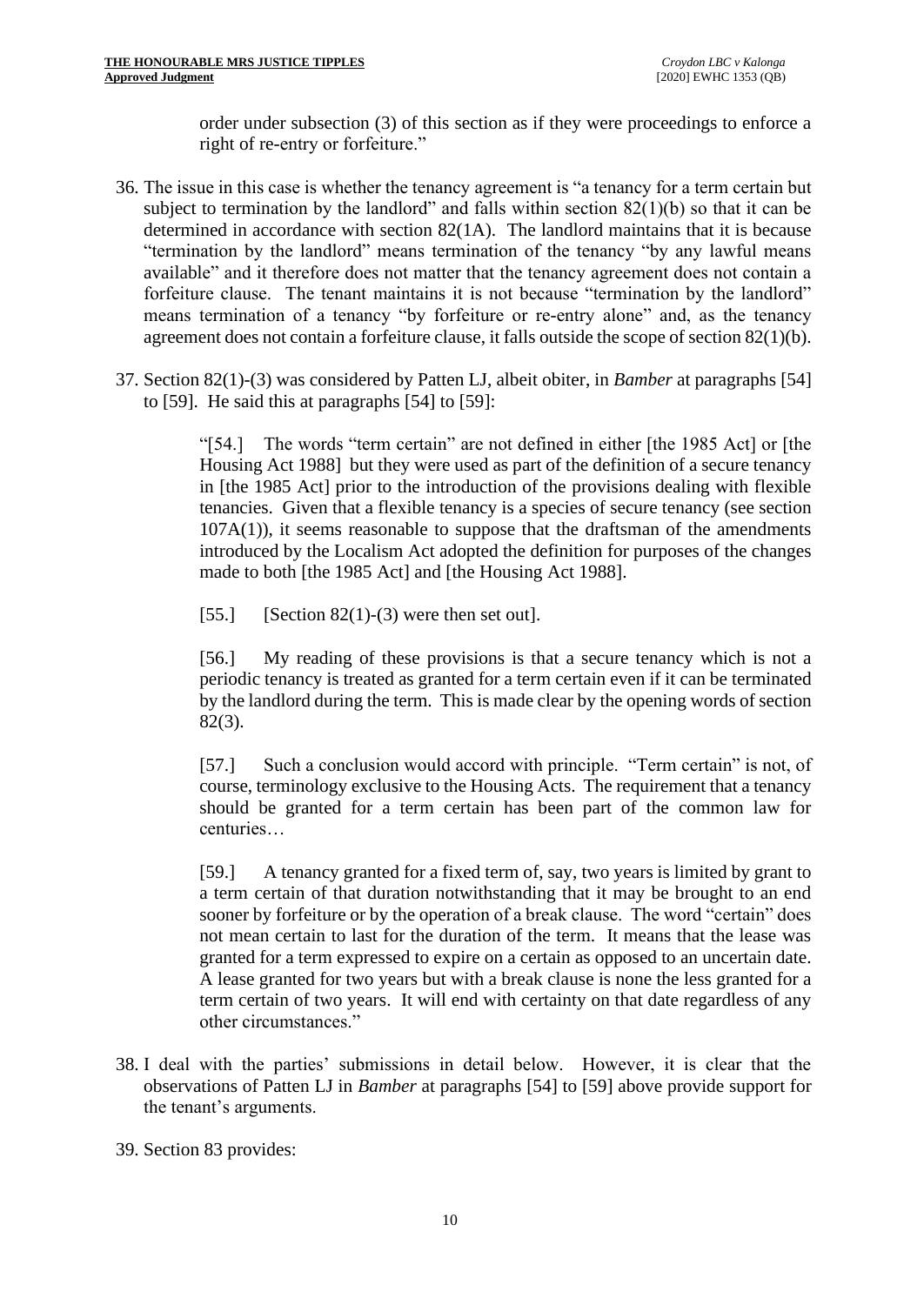## **"Proceedings for possession or termination: general notice requirements**.

(A1) This section applies in relation to proceedings for an order mentioned in section 82(1A) other than—

…

- (b) proceedings for possession of a dwelling-house under section 107D (recovery of possession on expiry of flexible tenancy).
- (1) The court shall not entertain proceedings to which this section applies unless— (a) the landlord has served a notice on the tenant complying with the provisions of this section, or

(b) the court considers it just and equitable to dispense with the requirement of such a notice.

- (2) A notice under this section shall—
	- (a) be in a form prescribed by regulations made by the Secretary of State<sup>1</sup>,
	- (b) specify the ground on which the court will be asked to make the order, and
	- (c) give particulars of that ground.

(6) Where a notice under this section is served with respect to a secure tenancy for a term certain, it has effect also with respect to any periodic tenancy arising on the termination of that tenancy by virtue of section 86; and subsections (3) to (5) of this section do not apply to the notice.

(7) Regulations under this section shall be made by statutory instrument and may make different provision with respect to different cases or descriptions of case, including different provision for different areas."

40. Section 84 provides:

…

# **"Grounds and orders for possession.**

(1) The court shall not make an order for the possession of a dwelling-house let under a secure tenancy except on one or more of the grounds set out in Schedule 2 or … section 107D (recovery of possession on expiry of flexible tenancy)].

(2) The court shall not make an order for possession –

(a) on the grounds set out in Part I of Schedule 2 (grounds 1 to 8), unless it considers it reasonable to make the order, …"

41. Finally, section 86 provides:

# **"Periodic tenancy arising on termination of fixed term.**

(1) Where a secure tenancy ("the first tenancy") is a tenancy for a term certain and comes to an end—

(a) by effluxion of time, or

(b) by an order of the court under section 82(3) (termination in pursuance of provision for re-entry or forfeiture),

a periodic tenancy of the same dwelling-house arises by virtue of this section, unless the tenant is granted another secure tenancy of the same dwelling-house (whether a tenancy for a term certain or a periodic tenancy) to begin on the coming to an end of the first tenancy."

<sup>1</sup> Prescribed by Part II Secure Tenancies (Notices) Regulations 1987/755.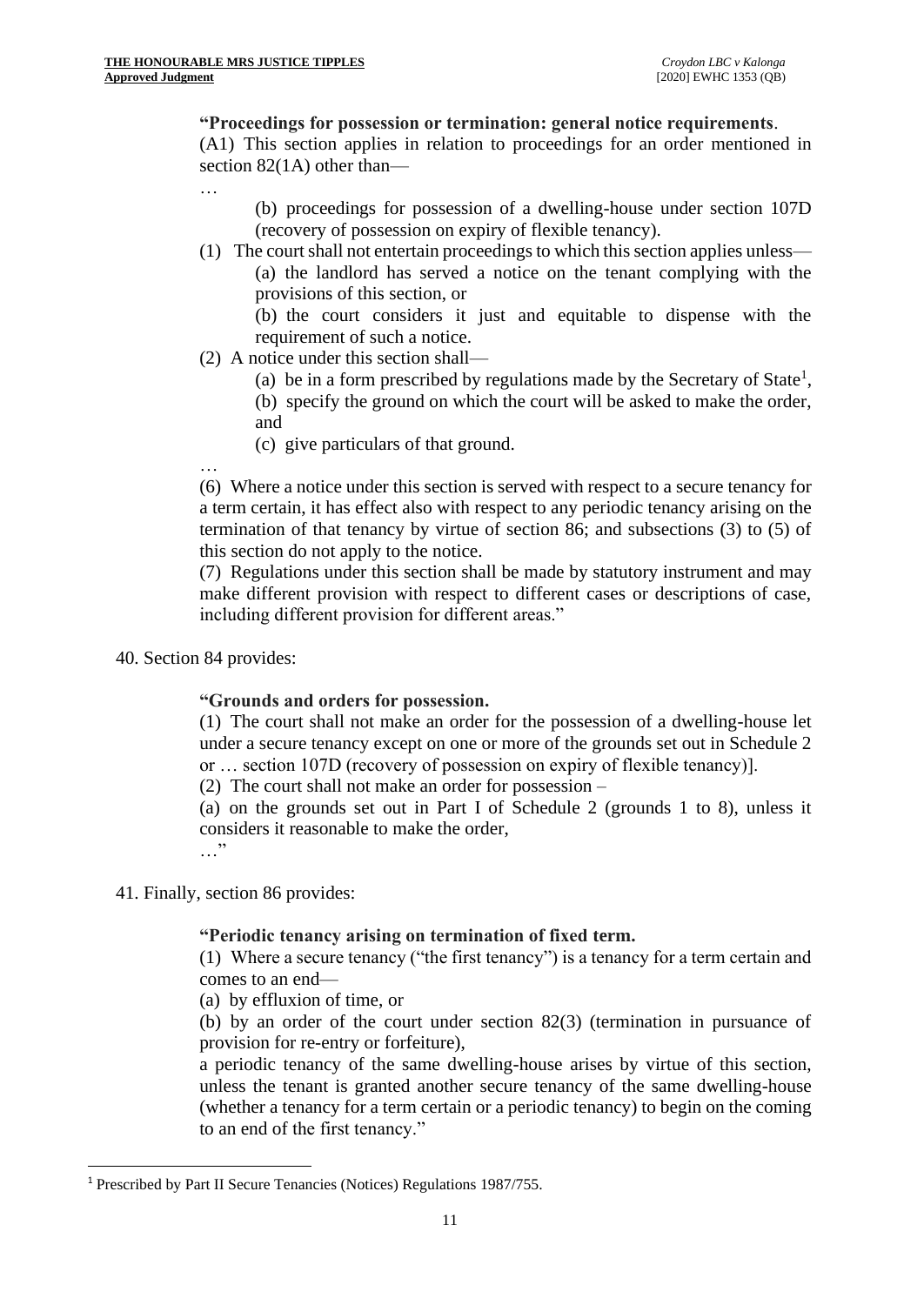42. Further, termination of the contractual term of a flexible tenancy by forfeiture is expressly contemplated by section 86: see *Bamber*, per Patten LJ at [40].

# **The parties' submissions**

### *The landlord's submissions*

- 43. Mr Calzavara submitted that the tenancy agreement fell within section 82(1)(b). Termination is not defined in the 1985 Act. There are numerous methods by which a tenancy may come to an end (see *Woodfall: Landlord & Tenant* at para 17.001). Had it been Parliament's intention to limit section 82(1)(b) to termination by forfeiture alone the draftsman would have said so, as he did in section 82(3). Indeed, by making a clear distinction between a tenancy being "subject to termination" in section 82(1)(b) and having "a provision for re-entry or forfeiture" in section 82(3), Parliament can only be understood to have meant the two concepts to be distinct. In the circumstances "termination by the landlord" cannot be limited to forfeiture, and it should be read to mean "by any lawful means available" which may, in an appropriate case, include forfeiture. In this case the tenancy agreement provides that it may be terminated, whether during or after the fixed term (see pages 1, 4 and Clauses 3, 9, 10, 25, paras 1 and 2 of Schedule 2). Further, if, for example, the tenant has failed to pay the rent, then there is a statutory right to recover possession of the property. That right is triggered by the landlord serving a notice under section 83(1)(a) (unless the need for such a notice is dispensed with under section 83(1)(b)), the landlord establishing a ground for possession under Schedule 2 to the 1985 Act, and the court being satisfied it is reasonable to make an order for possession against the tenant under section 84(2)(a). This is sufficient for the purposes of section 82(1)(b) and it follows that the tenancy agreement is a fixed-term tenancy which is subject to termination by the landlord and therefore that possession may be recovered in any of the ways set out in section 82(1A).
- 44. Mr Calzavara then turned to section 82(1A) and submitted that it provides three ways for a landlord to determine a (fixed-term) secure tenancy. He submitted that the disjunctive "or" in section 82(1A) makes it clear that the landlord is entitled to elect between any of these different options, which are:
	- a. First, by obtaining and executing a possession order (sections  $82(1)(b)$ , and 82(1A)(a)), usually having served a notice of seeking possession. The mere making of the possession order does not end the tenancy; it does not end until the order is executed (section 82(2)).
	- b. Second, by determining the fixed term and replacing it with a periodic tenancy (sections  $82(1)(b)$ ,  $82(1A)(b)$ ,  $82(3)-(4)$ ,  $86(1)(b)$ ). This option is only available in the case of a fixed-term secure tenancy "with a provision for re-entry or forfeiture" (section 82(3)) and still requires an order of the court.
	- c. Third, by obtaining a demotion order (sections  $82(1)(b)$ ,  $82(1A)(c)$ ,  $82A$ ), which is irrelevant in the present context.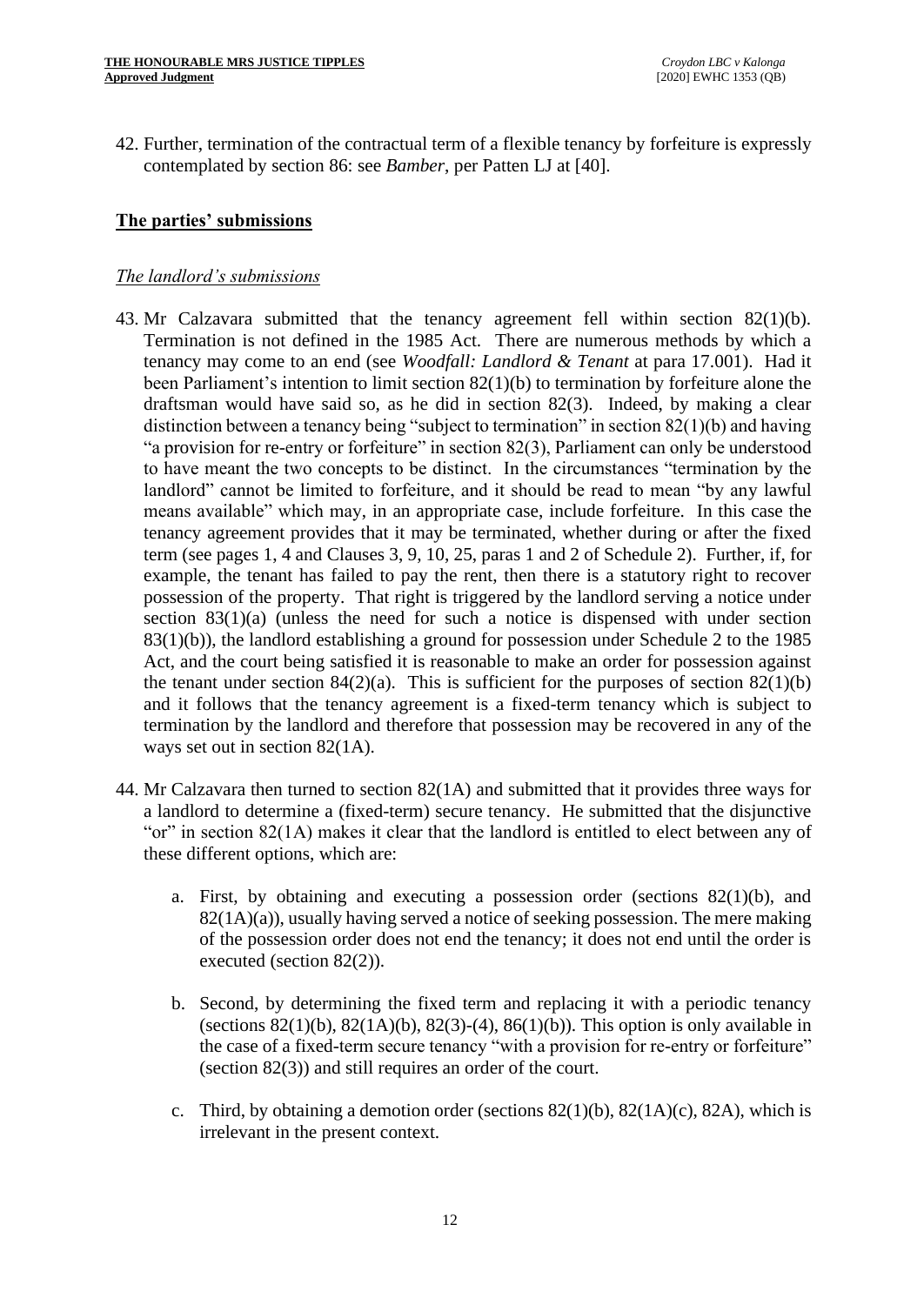45. Mr Calzavara submitted that it is "perfectly acceptable" to elect the first option under section  $82(1A)(a)$ . He said that is precisely what the landlord has done in this claim to determine the tenancy agreement. Further, had Parliament intended a fixed-term secure tenancy (whether or not flexible) to be determinable only by forfeiture it would have said so, whether in  $s.82(1)(b)$  or  $s.82(3)$ . Instead it made it clear that the concepts of "termination" and "forfeiture" were distinct, and that there are three discrete ways to determine the tenancy, separated by the disjunctive "or" in section 82(1A). Finally, Mr Calzavara relied, by analogy, on *Artesian Residential Developments Ltd v Beck* [2000] QB 541, CA ("*Beck*") in which, albeit in the context of assured tenancies, the tenant's argument that it was necessary for a landlord to bring parallel proceedings for forfeiture to end a fixed term tenancy under the Housing Act 1988 was rejected.

# *The tenant's submissions*

- 46. Mr Bates submitted that a possession claim in respect of a flexible tenancy requires that the fixed term be terminated by way of forfeiture proceedings. This is because a flexible tenancy is a fixed term tenancy which falls within sections 82(3) and (4). There needs to be a forfeiture clause in the tenancy agreement, the landlord needs to serve a valid section 146 notice (save in cases of rent arrears) and the law of relief from forfeiture applies. Then, if the court makes an order terminating the fixed term, a statutory periodic tenancy immediately arises (sections  $82(3)$  and  $86(1)(b)$ ) but which can then be terminated. This is because the court can terminate the fixed term tenancy and then make a possession order in respect of the periodic tenancy at the same hearing (section 83(6)).
- 47. Mr Bates further submitted that, as there is no provision for re-entry or forfeiture in the tenancy agreement, it does not fall within section 82(3) and a section 146 notice has not been served. Indeed, the notice that was served is expressly intended *not* to be a notice in respect of forfeiture (see paragraphs 2 and 3 above). Therefore, as the tenancy agreement has not been forfeited, the claim must be dismissed.

# **Discussion**

# *Fixed term tenancies*

48. Secure tenancies are either periodic tenancies or tenancies for "a term certain" (or a fixed term). A flexible tenancy is a "species of secure tenancy" with a fixed term. However, a fixed term secure tenancy does not need to be a flexible tenancy. Therefore, any fixed term tenancy is capable of falling within the scope of section  $82(1)(b)$  provided it is "subject to termination by the landlord". Ordinarily a tenancy granted for a fixed term, such as five years, can be brought to an end sooner by forfeiture or the operation of a break clause. However, if the landlord does not have any right to forfeit the lease or to serve a break notice, then the tenancy will end when the fixed term expires. In these circumstances the landlord will not have any right to determine the lease at an earlier date. Therefore, if the tenant falls behind with the rent, the landlord's remedy will be to sue the tenant for the rent. He will not be able to forfeit the lease for breach of covenant. Likewise, if the landlord considers that the tenant is in breach of the terms of the tenancy as a result of antisocial behaviour, his remedy is likely to be a claim for an injunction against the tenant as he will be unable to forfeit the lease for breach of covenant.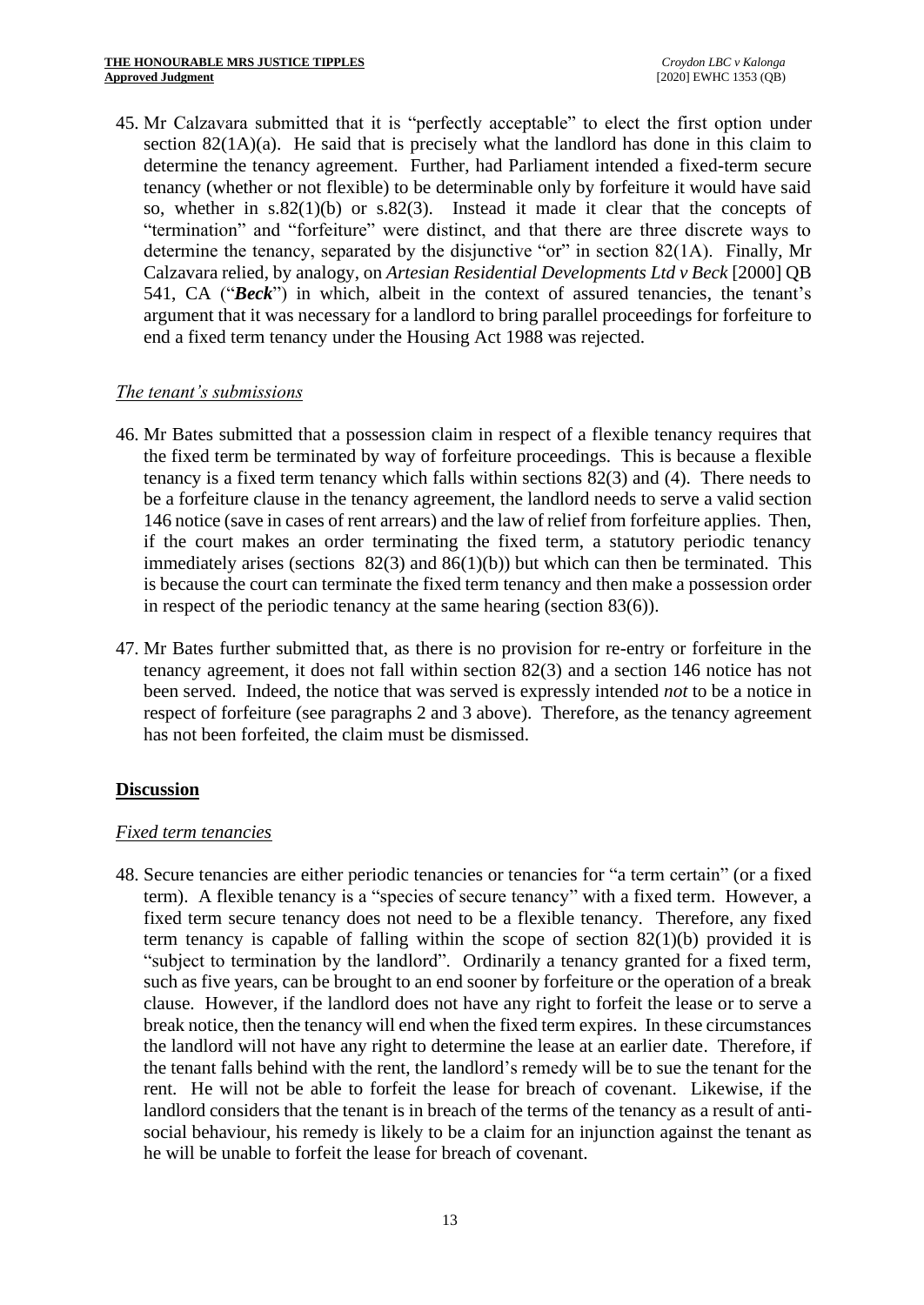- 49. Therefore "a tenancy for a term certain but subject to termination by the landlord" is a fixed term tenancy which the landlord can determine prior to the expiry of the fixed term. If the landlord does not have any right to determine the fixed term at any earlier date, then the fixed term tenancy does not fall within the ambit of section  $82(1)(b)$ , and the tenancy cannot be brought to an end under section 82(1A).
- 50. For my part, I do not find this a surprising conclusion. This is because it is simply a reflection of the terms agreed between the parties in their fixed term tenancy agreement. They have agreed a tenancy for a fixed term without any provision for it to be determined before the end of the fixed term. However, if the parties have agreed to include a forfeiture clause in the event the tenant does not comply with the terms of the tenancy, then the parties have agreed that the landlord will be able to determine the tenancy before the end of the fixed term. In these circumstances the tenancy will fall within section 82(1)(b) and the landlord can seek an order for possession under section 82(1A). If there is no such agreement, then the landlord will need to wait until the fixed term has expired before he can take any steps to obtain possession.
- 51. Given that the flexible tenancy is a type of secure fixed term tenancy, the position is precisely the same in relation to flexible tenancies. If the flexible tenancy does not contain any right of forfeiture for breach of covenant, then it will not fall within the ambit of section  $82(1)(b)$  and, irrespective of the breach committed by the tenant, the landlord will be unable to determine the tenancy agreement until after the expiry of the fixed term under section 107D.

# *Artesian Residential Developments Ltd v Beck*

- 52. Mr Calzavara relied on *Beck*. He submitted that in *Beck* the Court of Appeal had considered an analogous question in the context of assured tenancies (governed by the Housing Act 1988 ("**the 1988 Act**")). In that case the plaintiff landlord owned the freehold of a property which had been demised to the defendant tenant by his predecessor in title for a fixed term of 10 years. The tenancy included a right of re-entry (clause  $4(a)(i)$ ) the exercise of which would determine the agreement if the rent was at least 14 days in arrears. The property was the tenant's principal home and the tenancy was an assured tenancy under the 1988 Act. The tenant fell into arrears of rent, and the landlord sought an order for possession from the county court under the 1988 Act. The district judge made the order sought. The tenant applied for suspension of the possession order and cleared the rent arrears. The district judge dismissed that application, but on appeal the circuit judge held that the tenant was entitled to relief from forfeiture under section 138 of the County Courts Act 1984 and set aside the possession order. The landlord appealed to the Court of Appeal.
- 53. The tenant argued (at 548E-G) that:

"as a matter of principle, a claim for possession under the [1988 Act] and a claim for forfeiture operated in parallel and against the same factual background, with the latter opening the door to a section 138 application… In order to bring the lease to an end under its contractual terms, [counsel for the tenant] submitted, it was incumbent on the landlord to invoke the forfeiture provisions under clause  $4(a)(i)$ , otherwise the lease would continue in being, with mutual contractual obligations continuing in force, even though an order for possession had been made pursuant to the [1988 Act]. This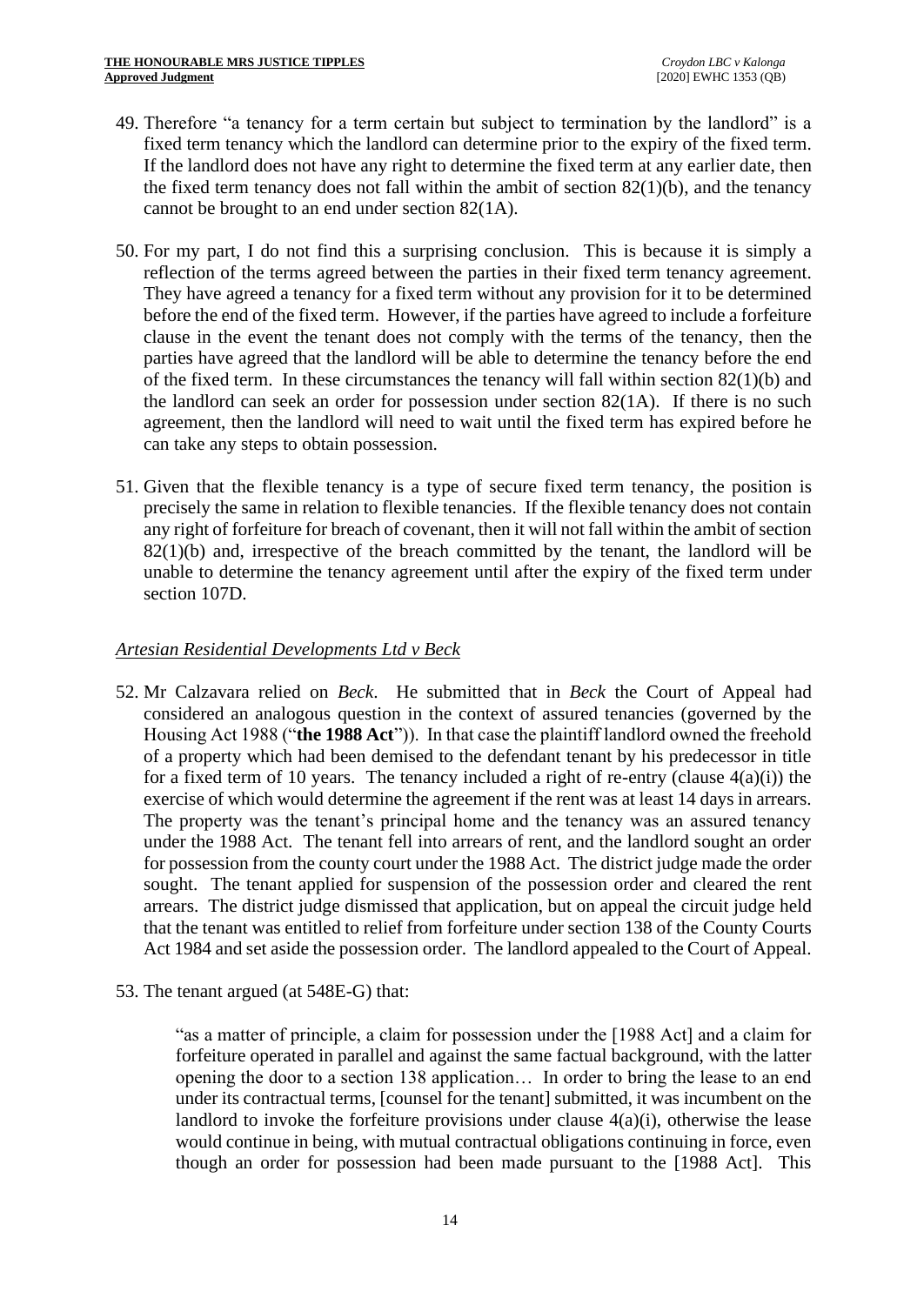approach was in full conformity with section 7(6)(b), which he portrayed as, in effect, hallmarking forfeiture as a parallel ground in any case where the lease is still in being when the [1988 Act] proceedings for possession are brought".

54. The Court of Appeal rejected this argument and, as a matter of principle, held that there was no room for applying section 138 of the County Courts Act 1984, as the requirements of that section were not met. The appeal was allowed. Hirst LJ explained his reasons (which Mantell LJ agreed with (550D)) for rejecting the tenant's arguments as follows (549A-D):

"In my judgment, the problem which [counsel for the tenant] poses as to the termination of the contractual tenancy is met by the express words of section  $5(1)^2$ itself, which make it abundantly clear that the order for possession ipso facto brings the assured tenancy to an end… This construction of section 5(1) removes the main foundation of [counsel for the tenant's] argument that a parallel claim for forfeiture is necessary to avoid the contractual tenancy continuing after the granting of the order for possession under the [1988 Act]. Next, I am quite satisfied that the terms of the [1988 Act] expressly rule out a claim for forfeiture, firstly by virtue of section  $5(1)$ itself, which provides the only route for bringing an assured tenancy to an end (ie by obtaining [a 1988 Act] order for possession), and, secondly, by virtue of section  $45(4)^3$ which makes an express declaration to this effect for the avoidance of doubt."

- 55. Mr Calzavara submits that this case is of assistance as it makes it clear, albeit by reference to the 1988 Act, that in the context of secure fixed-term tenancies the landlord does not have to determine the fixed term by parallel forfeiture proceedings. Rather, all the landlord needs to do is to exercise his right to obtain an order for possession and, under the 1985 Act, it is the execution of that order that will bring the flexible tenancy to an end.
- 56. However, in *Beck* the lease contained a proviso for re-entry and determination if the rent was at any stage 14 days in arrears (clause  $4(a)(i)$ ). The landlord served notice on the tenant of its intention to seek possession on the grounds numbered 8 and 10 in Schedule 2 to the 1988 Act (543F-G). Section 7(6) of the 1988 Act provided that:

"(6) The court shall not make an order for possession of a dwelling-house to take effect at a time where it is let on an assured fixed term tenancy unless  $-$  (a) the ground for possession is ... Ground 8 in Part I of Schedule 2 to this Act ...; and (b) the terms of the tenancy make provision for it to be brought to an end on the ground in question (whether that provision takes the form of a provision for re-entry, for forfeiture, for determination by notice or otherwise)." (*underlining added*)

57. Therefore, if the tenancy in *Beck* had not included proviso for re-entry enabling the landlord to bring it to an end in the event the tenant was in arrears with his rent, the court

<sup>&</sup>lt;sup>2</sup> Section 5(1) to the 1988 Act is headed "Security of tenure" and provides that: "An assured tenancy cannot be brought to an end by the landlord except by obtaining an order of the court in accordance with the following provisions of this Chapter … or, in the case of a fixed term tenancy which contains power for the landlord to determine the tenancy in certain circumstances, by the exercise of that power and, accordingly, the service by the landlord of a notice to quite shall be of no effect in relation to a periodic assured tenancy."

<sup>&</sup>lt;sup>3</sup> Section 45(4) to the 1988 Act provides that: "For the avoidance of doubt, it is hereby declared that any reference in this Part of this Act (however expressed) to a power for a landlord to determine a tenancy does not include a reference to a power of re-entry or forfeiture for breach of any term or conditions of the tenancy."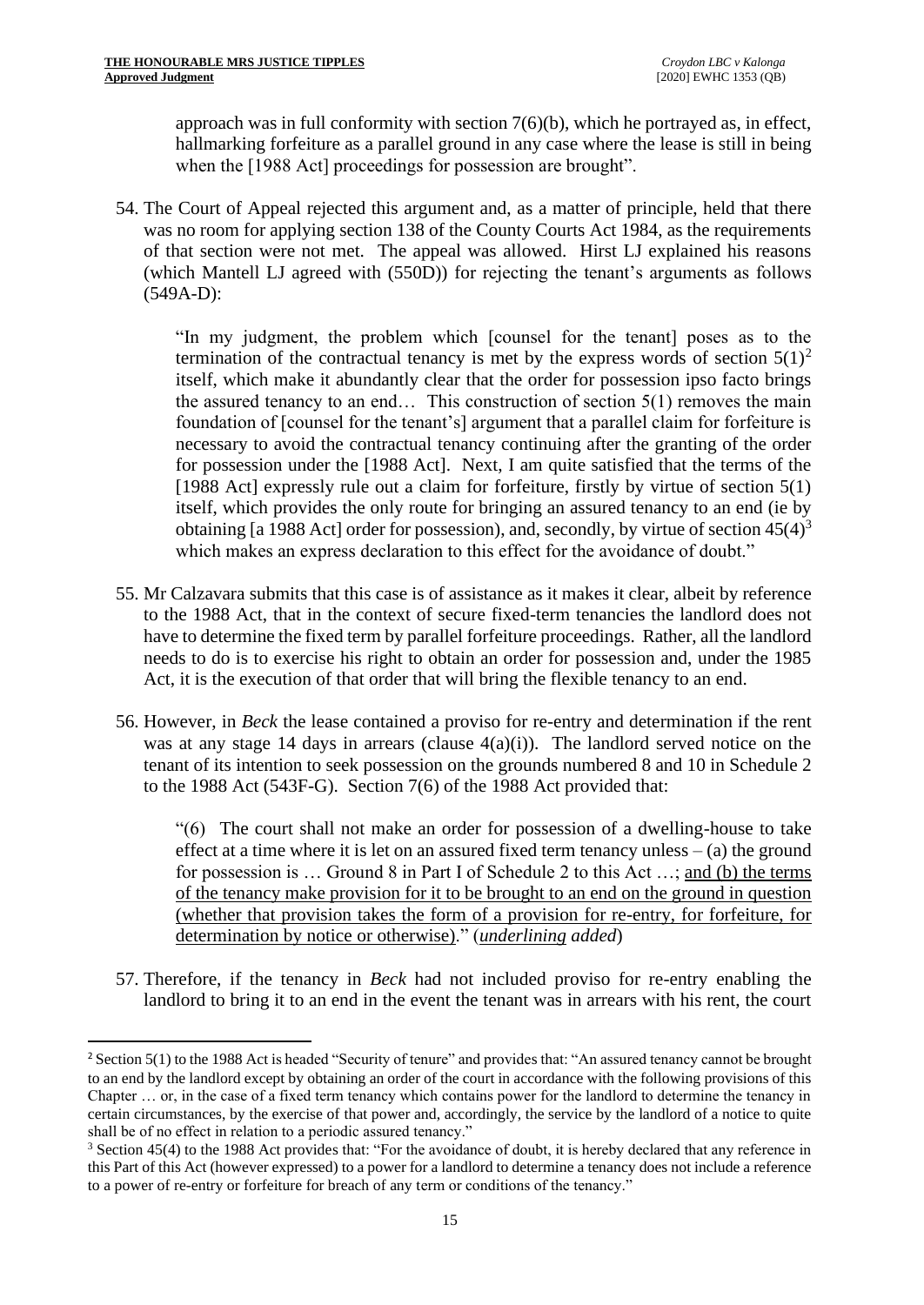would have been unable to make an order for possession. The court could not have made a possession order under the 1988 Act determining the tenancy, unless the parties had agreed in the terms of the tenancy that, in the event the tenant failed to pay the rent or breached any other terms, the landlord would have the right to determine the tenancy prior to the expiry of the fixed term.

58. In these circumstances, I do not consider that *Beck* supports Mr Calzavara's submissions in relation to the construction of section 82. This is because, first of all, *Beck* shows that under the 1988 Act, in order to determine a fixed term tenancy before the end of the fixed term in the event of default by the tenant, the tenancy must provide for this to happen, eg by including a provision for re-entry or forfeiture. Second, and perhaps more importantly, *Beck* concerns the termination of assured tenancies under the 1988 Act. The 1985 Act, by contrast, expressly contemplates in sections  $82(3)$  and  $86(1)(a)$  that a landlord can determine a fixed term tenancy pursuant to a provision for re-entry or forfeiture. Should the landlord wish to proceed on this basis, the landlord's proceedings to bring the fixed term tenancy to an end under section  $82(1A)(b)$  are for an order under section  $82(3)$  and, as a result of section 82(4), section 146 of the Law of Property Act 1925 and the law relating to forfeiture applies to any such proceedings.

# *Determination of a flexible tenancy before the end of the fixed term*

- 59. Therefore, if a landlord wants to be able to determine a flexible tenancy before the end of the fixed term in the event of breach by the tenant, he must ensure that he has the right to forfeit the flexible tenancy in such circumstances. This term should be set out as an express term of the flexible tenancy in the written notice served on the tenant under section 107A(5). The inclusion of a forfeiture clause in the flexible tenancy will mean that, in the event of default by the tenant, the landlord may seek to bring the flexible tenancy to an end before the expiry of the fixed term by any of the ways identified under section 82(1A). His right to do so is preserved by section 107D(10).
- 60. In this case, if the tenancy agreement had included a forfeiture clause, it would have been within section  $82(1)(b)$  and the landlord would have been entitled to bring it to an end by obtaining an order of the court for possession of the property and execution of the order under section 82(1A)(a).
- 61. I do not agree with Mr Bates that, even if a flexible tenancy contains a forfeiture clause, the only way a landlord can bring it to an end before the expiry of the fixed term is (i) the service of a notice under section 146 of the Law of Property Act 1925 in respect of breaches by the tenant (other than non-payment of rent), and (ii) proceedings for an order under section 82(3), to which the law of forfeiture will apply. This is because, if a flexible tenancy contains a forfeiture clause, the landlord can bring the flexible tenancy to an end if the tenant is in breach by any of the routes identified in section 82(1A), depending on which route is most appropriate in any particular case.

# **Conclusion**

62. The landlord does not have any right to determine the tenancy agreement prior to the expiry of the fixed term. This means that the tenancy agreement does not fall within the ambit of section  $82(1)(b)$  and cannot therefore be determined under section  $82(1)$ . The landlord